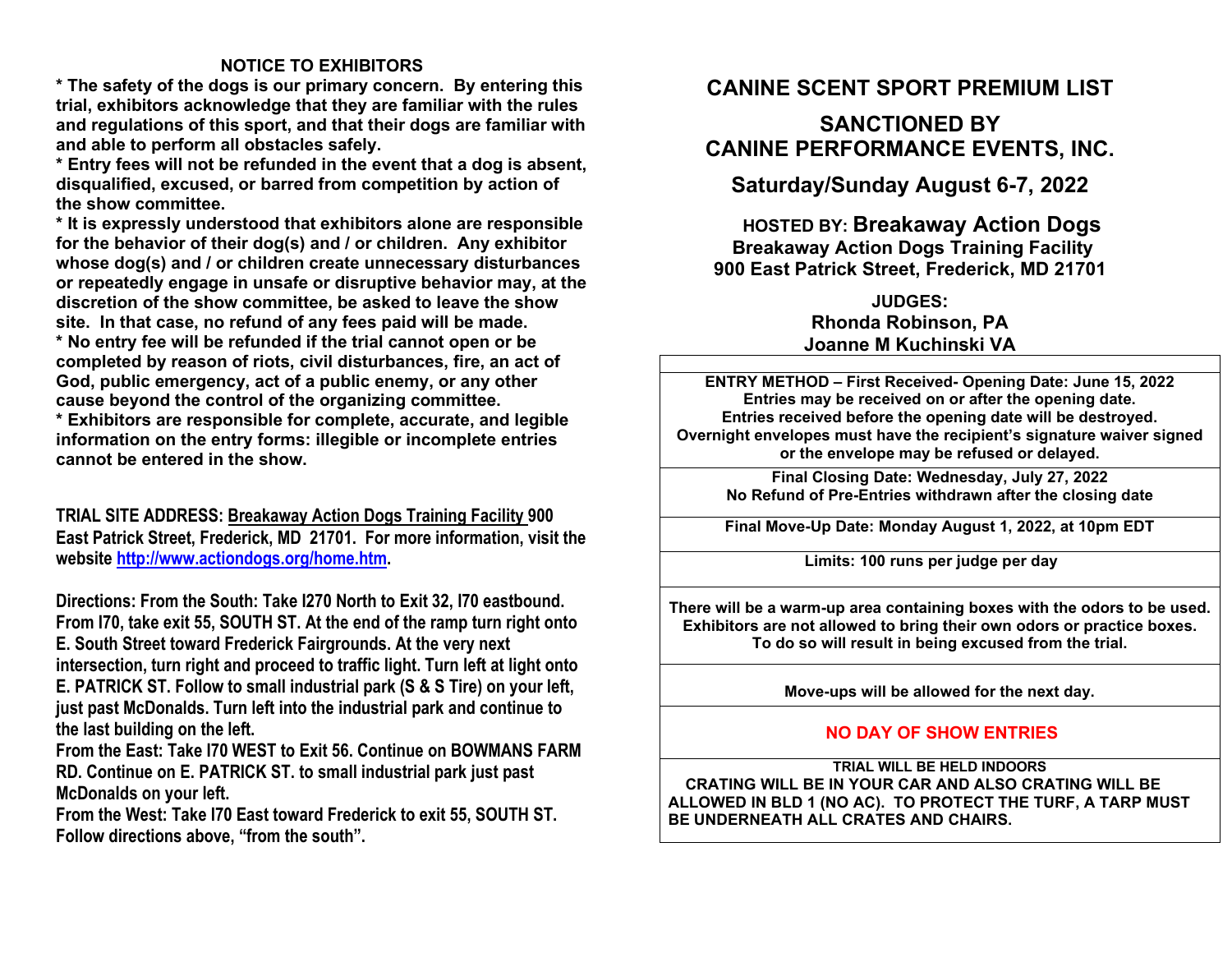| <b>Trial Chairperson</b>             | <b>Trial Secretary</b>  |  |  |  |
|--------------------------------------|-------------------------|--|--|--|
| Carol Guth                           | <b>Sherry Merschoff</b> |  |  |  |
| sheltytaxi@aol.com                   | 7930 Shipley Road       |  |  |  |
|                                      | Pasadena, MD 21122      |  |  |  |
|                                      | BADCPE@gmail.com        |  |  |  |
|                                      | 443.928.8249            |  |  |  |
| <b>Committee Members</b>             |                         |  |  |  |
| Ruth Sweet, Terri Eyer, Trisha Sager |                         |  |  |  |

**The following is the scheduled order for the trial to be run. If the order needs to be changed for the trial due to extreme pre-trial circumstances, it will be posted in the confirmation letter sent to preentered exhibitors at least 7 days before the first trial day. The order will only be changed at the trial in the case of an extreme reason and must be agreed upon by the host club and judge(s).**

| Saturday, August 6, 2022                                                  |          | Sunday, August 7, 2022             |          |  |  |
|---------------------------------------------------------------------------|----------|------------------------------------|----------|--|--|
| <b>Containers</b>                                                         | 4 Rounds | <b>Containers 4 Rounds</b>         |          |  |  |
| <b>Interiors</b>                                                          | 2 Rounds | <b>Interiors</b>                   | 2 Rounds |  |  |
|                                                                           |          |                                    |          |  |  |
| Containers Rounds 1 and 3.                                                |          | Containers Rounds 1 and 3.         |          |  |  |
| Interiors Round 1 judged by                                               |          | <b>Interiors Round 1 judged by</b> |          |  |  |
| Rhonda.                                                                   |          | Joanne                             |          |  |  |
| <b>Containers Rounds 2 and 4.</b>                                         |          | Containers Rounds 2 and 4.         |          |  |  |
| Interiors Round 2 judged by                                               |          | Interiors Round 2 judged by        |          |  |  |
| Joanne                                                                    |          | <b>Rhonda</b>                      |          |  |  |
| CHECK-IN: Sat & Sun: 7:45 AM                                              |          |                                    |          |  |  |
|                                                                           |          |                                    |          |  |  |
| Membership can be obtained by going to www.k9cpe.com, Member<br>Services. |          |                                    |          |  |  |

**Placements will be awarded for first through fourth place. Placements will be determined by no faults first, then by least amount of time. If there is a tie of score and time, each dog will be awarded the same placement, with the following placement(s) not awarded, if any. Placements are not awarded if the dog has a non-qualifying score.** 

### **EXERCISE YOUR DOG RESPONSIBLY! PLEASE PICK UP AFTER YOUR DOG AT THE SHOW SITE AND HOTELS! ALL DOGS MUST BE ON LEASH EXCEPT WHEN IN THE RING OR WARM UP AREA. THERE IS A LEASH LAW IN THE TRIAL SITE'S STATE.**

## **ODORS**

 **BIRCH (Betula Lenta) – Used in Level 1 through Level C ANISE (Pimpinella Anisum) – Used in Level 2 through Level C CLOVE (Eugenia caryophyllata) – Used in Level 3 through Level C CYPRESS Cupressus sempevirens) – Used in Level 5 through Level C VETIVER (Vetiveria zizanioides) – Used in Level C**